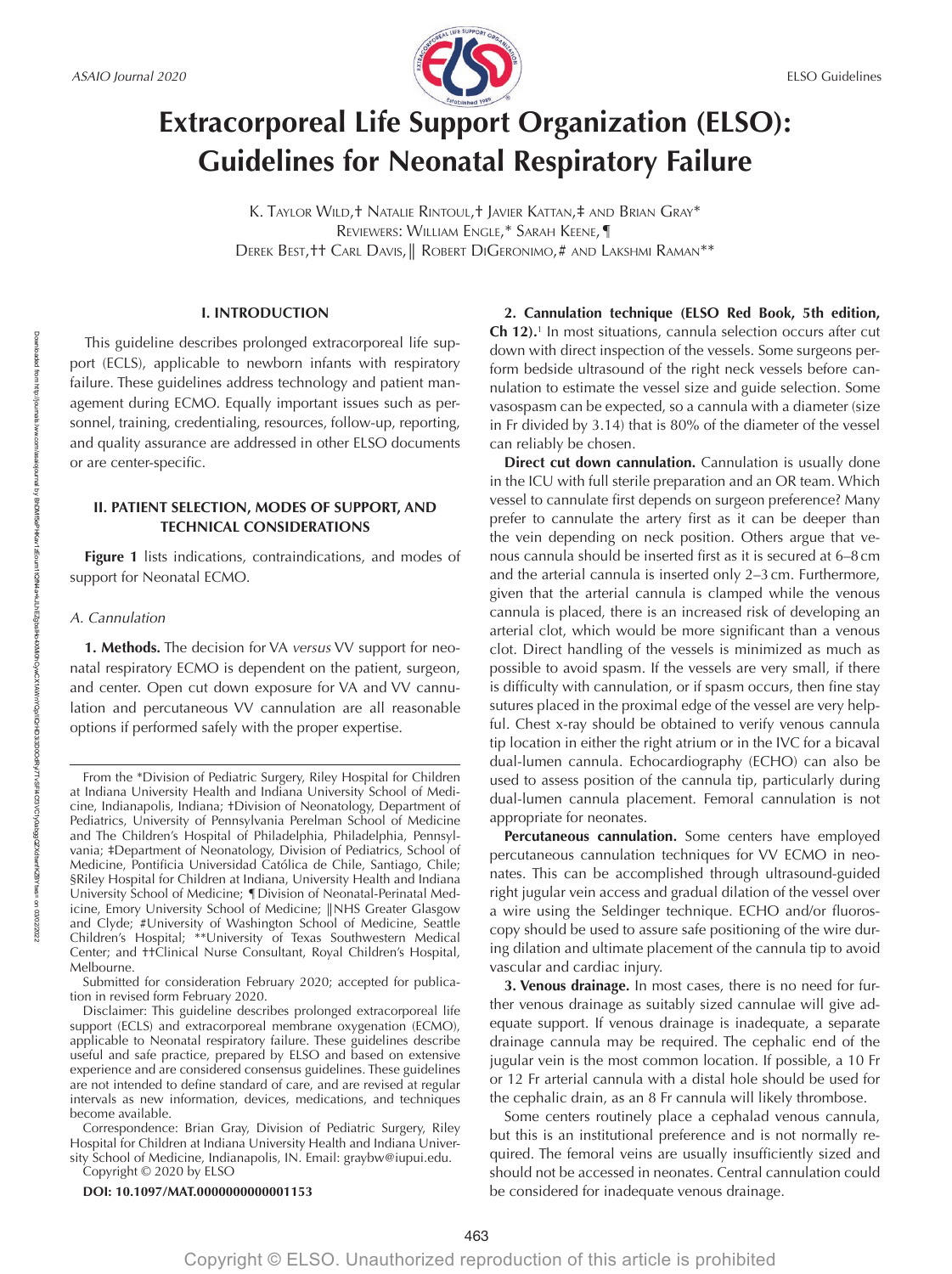# *B. Pump Selection (ELSO Red Book Ch 5)1*

There is variation among centers regarding the use of roller *versus* centrifugal pumps for neonates. Roller pumps control flow precisely in infants, but have the risk of circuit rupture. Centrifugal pumps avoid blowout, but are less precise and can cause hemolysis. Many centers have made the transition from roller pumps to centrifugal models, whereas other centers continue to use roller pumps because of the risk for hemolysis with centrifugal pumps. Hemolysis has been associated with neurologic injury, kidney injury, and higher mortality. Rigorous data regarding choice of pump type in neonates are lacking, so pump choice is based on expertise and preference of each center.<sup>2–5</sup>

#### *C. Oxygentor Selection*

Rated flow should be over 500ml/min (see ELSO Red Book  $Ch 5$ ).<sup>1</sup>

### **III. MANAGEMENT DURING ECLS**

**Figure 2** outlines blood flow during neonatal ECMO.

#### *A. Oxygenation*

Oxygenation of the tissues is affected by blood flow, hemoglobin, and oxygen saturation. Oxygen delivery should be at least three times oxygen consumption (6 ml  $O_{2}/\text{kg/min}$  for neonates). Support is typically initiated with a sweep gas of 100% FiO<sub>2</sub>. In VA ECMO, SvO<sub>2</sub> is an excellent indicator of adequate end organ oxygen delivery, with a goal of 65–80%. SvO $_2$  can be used as a trend in VV ECMO. Because of the negative effects of hyperoxia, if the patient's arterial Pa $\mathrm{O}_2$  is found to be over 100 mm Hg, the circuit flow or sweep gas FiO $_2^{\,}$  should be adjusted accordingly.

# *B. CO<sub>2</sub> Clearance*

CO<sub>2</sub> clearance is controlled by the sweep gas flow rate. CO<sub>2</sub> transfer across the membrane lung is very efficient and will exceed oxygen transfer. Blood gas values must be assessed soon after initiating flow to avoid hypocarbia. Sweep gas flow rates are initially set equal to blood flow and adjusted to keep the patient's PaCO $_2$  40–45 mm Hg.

# *C. Anticoagulation (ELSO Red Bood Ch 7)1*

Anticoagulation is achieved with heparin or a direct thrombin inhibitor (DTI). In neonates, the most common anticoagulant is heparin, but some centers have started to use DTIs. However, experience with DTIs is limited in this patient population. As with other patient groups, there is no consensus or ELSO recommendation regarding best anticoagulation practice for neonatal respiratory ECMO patients, and there is no ideal choice for anticoagulation.

1. **Table 1** outlines anticoagulation monitoring.

#### 2. Anticoagulants

**3. Heparin** (unfractionated heparin or UNFH) is given as a bolus (50–100 units/kg) to the patient at the time of cannulation, followed by a continuous infusion. Given that premature

infants are at higher risk for IVH, the cannulation bolus dose is often 50 units/kg.

The neonatal ECMO circuit prime is generally anticoagulated with 100 units of heparin per unit of packed red blood cells (PRBCs) for the neonatal circuits with 1⁄4 inch tubing. UNFH infusion rates in neonates on ECMO usually start at 25–30 units/kg/hr. Neonates may require higher doses of UFH due to their low plasma concentrations of ATIII. Note: Heparin-induced Thrombocytopenia (HITT) is extremely rare in neonates.

**Direct thrombin inhibitors (DTIs)** include **argatroban** and **bivalirudin**. They do not require ATIII for action and unlike heparin, DTIs can inhibit clot-bound thrombin, which may be an advantage. DTI dose is titrated by PTT (1.5–2 times normal) or ACT. It may be difficult to monitor the effect of DTIs on anticoagulation if the patient has an abnormal PTT level before initiating ECMO. Furthermore, the PTT level tends to plateau over time, resulting in potentially unreliable levels.

#### *D. Patient Management (ELSO Red Book Ch 14)1*

**1. Hemodynamics** during **VV support**. Patients are dependent on their own cardiac output to maintain hemodynamic status. Appropriate medications and infusions are used to control cardiac output, blood pressure, and vascular resistance. Patients on inotropic support before ECMO will typically wean substantially after being placed on ECMO despite a lack of direct blood pressure support from the ECMO circuit.

During **VA support**, hemodynamics are controlled by the blood flow (pump flow plus native cardiac output) and vascular resistance. Because the pulse pressure is low, the mean systemic arterial pressure will be somewhat lower than normal. In addition, patients placed on ECMO for cardiac support are typically on significant inotropes before ECMO initiation. As these drugs are titrated down, resistance decreases and systemic pressure falls proportionately. If the systemic perfusion pressure is inadequate (low urine output and poor perfusion), pressure can be increased by increasing pump flow, transfusing blood products, and/or titrating vasopressor infusions. Systemic vasodilatation requiring pressors is common in patients in septic shock.

Systemic perfusion is best measured by mixed venous blood saturation (SvO<sub>2</sub>). In VV ECMO, the SvO<sub>2</sub> value measured from the ECMO circuit is not accurate due to recirculation. Some centers choose to obtain an accurate measure by turning off the flow for 30 seconds, then measuring SvO $_{\textrm{\tiny{2}}}$  over the next 10 seconds. If the patient has a cephalad cannula, some centers may also place a separate saturation probe on the cephalad cannula to continuously monitor cerebral SvO<sub>2</sub>. Assuming a SaO<sub>2</sub> more than 95% and a SvO $_{\textrm{\tiny{2}}}$  greater than 65% indicates adequate systemic oxygen delivery, even though the pressure may be low. If systemic oxygen delivery is not adequate (SvO<sub>2</sub> less than 65%), pump flow can be increased until perfusion is adequate. If extra blood volume is required to gain extra flow, blood products and crystalloid solution can be considered. In VA ECMO, increasing ECMO flow will result in increased oxygen delivery to the systemic circulation.

In the case of **VV ECMO**, flow changes are less straightforward, as recirculation (newly oxygenated blood just delivered into the patient and taken back into the drainage lumen) can occur. Recirculation is dependent on cannula position, patient volume status (right atrial dimensions), native cardiac function,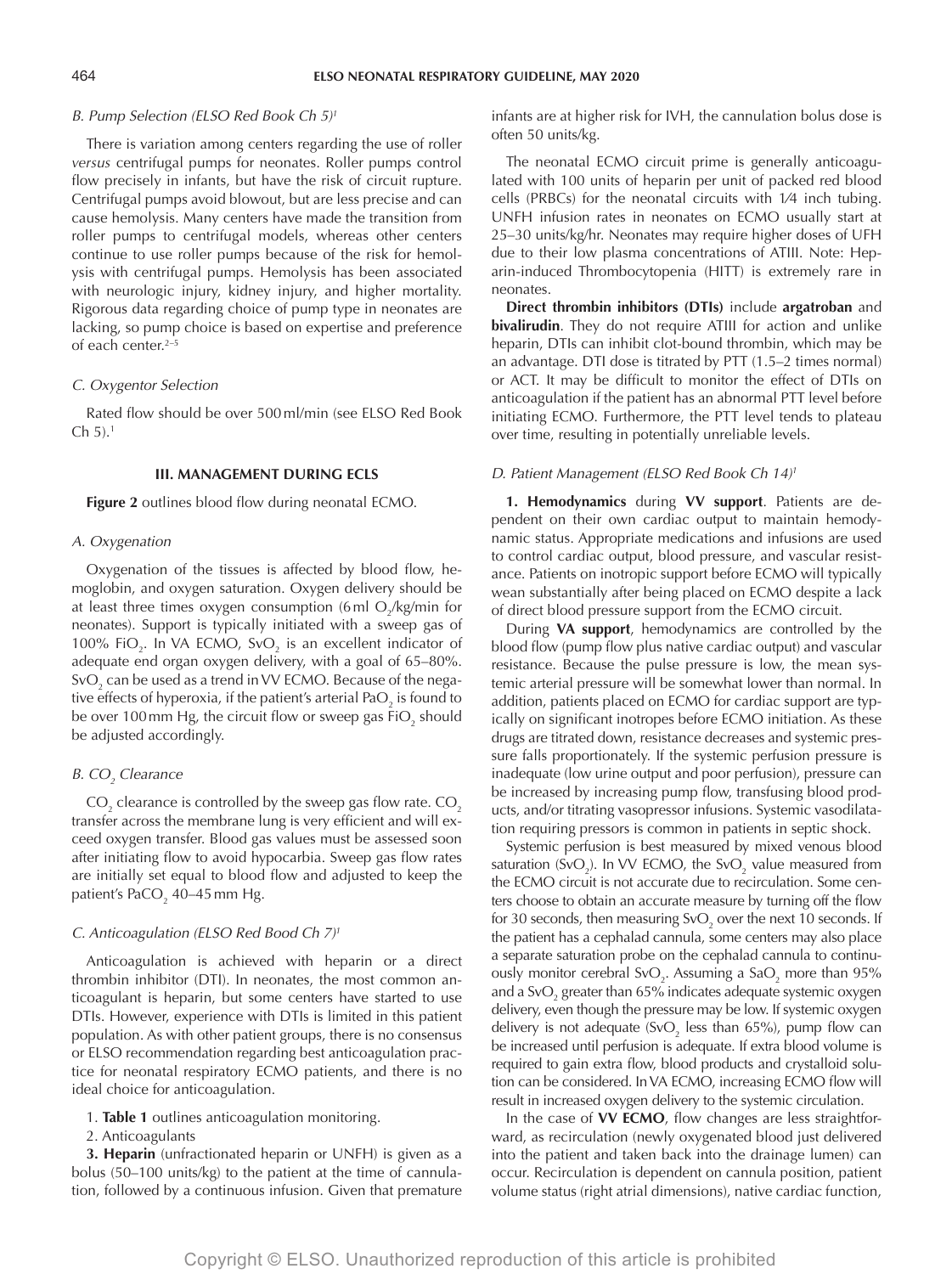



and flow rates, and it should be considered whether increasing ECMO flow does not result in a higher patient saturation. Elevated circuit flow may worsen the phenomenon of recirculation and is evidenced by decreased peripheral SpO<sub>2</sub> and increased  $\text{SVO}_2$ . In this scenario, a CXR or echocardiogram should be obtained to evaluate the cannula position. Potential treatments for recirculation include sedation, patient repositioning, cannula adjustment, volume administration, and decreasing circuit flow.

**2. Ventilator management (Red Book Ch 14)1 Figure 3** shows ventilator management and gas exchange while on neonatal ECMO.

**3. Fluid management: blood volume and fluid balance** The ECMO circuit for neonates is primed with red blood cells, which will equilibrate with the native blood volume during the first several minutes. The goal of fluid management is to return the extracellular fluid volume to normal (dry weight). During the acute inflammatory stage early in ECLS, capillary leak may occur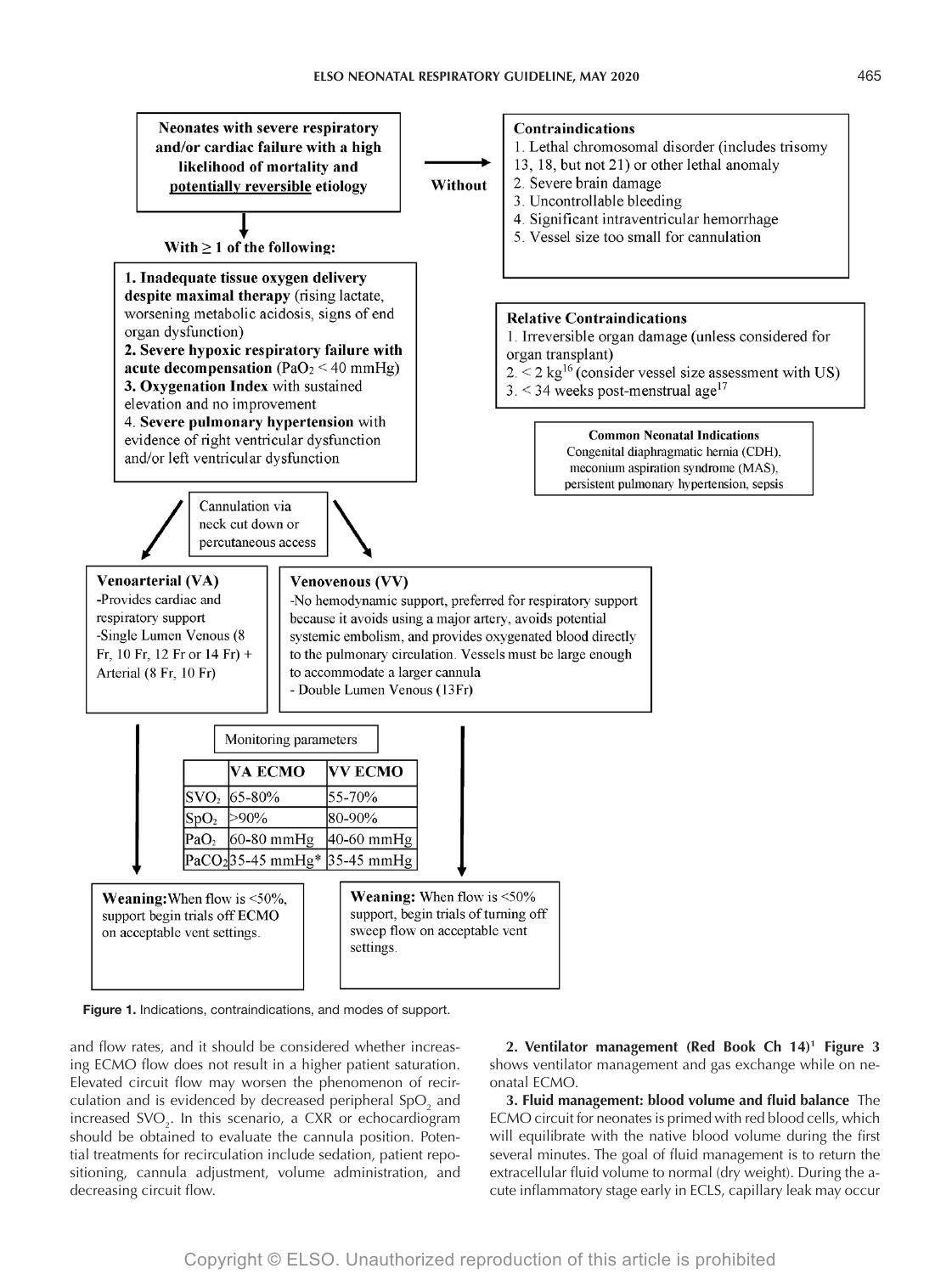

**Figure 2.** Blood flow for neonatal ECMO.

and is exacerbated by excessive crystalloid infusion. When the patient is hemodynamically stable (typically 24–48 hours), ultrafitration, continuous renal replacement therapy (CRRT), and/ or diuretics may be used to manage fluid status. Diuretics are often delivered as an infusion to avoid anticoagulation instability. If the diuretic response is not sufficient, SCUF (slow continuous ultrafiltration) or CRRT can be used to remove fluid. If renal failure occurs for any reason, it may be treated with CRRT.

**4. Sedation** Minimal sedation is the overall goal. Neonates are initially managed on intermittent dosing of narcotics, but most will require continuous infusions. Given concern for adverse neurologic effects, benzodiazepine use should be minimized. Dexmedetomidine may be considered as a sedation adjunct. Muscle relaxants are given during cannulation, decannulation, and circuit changes because of the risk of air embolism. Some institutions hold sedation and analgesia for a neurologic examination (a daily drug holiday).

**5. Nutrition management** Neonates may have significant catabolism and weight loss while on ECMO, but they are not typically fully enterally fed. Trophic feeds should be encouraged and advanced slowly as tolerated. Parenteral nutrition should be started within 24 hours of ECMO with a goal of providing approximately 80–120 kcal/kg/day. Some centers choose to pursue fluid restriction to limit fluid overload, so

# **Table 1. Anticoagulation Monitoring**

| <b>Unit of Measurement</b> | <b>Definition</b>                                                                                                                                  | <b>Normal Range/Goal</b>                                                                                                                                                                                                      | <b>Factors Affecting Levels</b>                                                                                                                                                                                   |
|----------------------------|----------------------------------------------------------------------------------------------------------------------------------------------------|-------------------------------------------------------------------------------------------------------------------------------------------------------------------------------------------------------------------------------|-------------------------------------------------------------------------------------------------------------------------------------------------------------------------------------------------------------------|
| (ACT)                      | <b>Activated clotting time</b> Time (in seconds) in which whole<br>blood clots in response to a<br>fibrin activating reagent                       | Different upper limits of normal<br>(120–140 seconds for most<br>systems). Goal ACT levels are<br>usually 1.5 times normal for the<br>ACT measurement system                                                                  | Heparin, coaqulation factors, platelet<br>level, infection, and temperature                                                                                                                                       |
| time (PTT)                 | Partial thromboplastin Time in seconds in which plasma<br>clots in response to a fibrin<br>activation reagent                                      | Normal range is age-related, and<br>neonates have higher values.<br>Goal is 1.5 times normal                                                                                                                                  | Heparin, coaqulation factors, and AT3<br>levels. If FVIII is elevated, PTT can<br>underestimate anticoagulation                                                                                                   |
| Anti-Xa assay in<br>plasma | Measures the anticoagulant<br>effect of the heparin-AT3<br>complex or the heparin<br>concentration, depending on<br>the assay                      | Anti-Xa levels of 0.3-0.7 IU/mL are<br>recommended. Neonates have<br>decreased concentration of<br>clotting factors and decreased<br>thrombin levels                                                                          | Hyperlipidemia, hemolysis, and<br>hyperbilirubinemia. Some<br>laboratories add exogenous ATIII to<br>anti-Xa assays, which can impact<br>results, especially in neonates who<br>have low endogenous AT III levels |
| (TEG)                      | Thromboelastography Measures the time for whole<br>blood to form a clot, the<br>density/strength of the<br>clot, and clot lysis over 30<br>minutes | Measured with and without heparin<br>effect                                                                                                                                                                                   | May be useful to distinguish between<br>an underlying coagulopathy,<br>surgical bleeding, and bleeding<br>from heparin effect                                                                                     |
| Antithrombin (AT3)         | Inhibits coagulation when<br>combined with heparin                                                                                                 | Normal range is 80-120% of control.<br>Low plasma concentrations<br>(~60% of adult values) are<br>physiologically normal in<br>neonates. Low AT3 levels can<br>be treated by giving fresh frozen<br>plasma or recombinant AT3 | Low AT3 leads to heparin resistance<br>and thrombosis                                                                                                                                                             |
| Thrombocytopenia           | Low platelet count $(<150,000)$ is<br>common during ECMO due<br>to binding on circuit surfaces                                                     | 50,000-100,000 depending on ECMO<br>center preference                                                                                                                                                                         |                                                                                                                                                                                                                   |
| Fibrinogen                 | Soluble protein in plasma, from<br>which fibrin is produced by<br>the enzyme thrombin                                                              | Maintained >100 mg/dL routine and<br>>150 mg/dL in bleeding patient by<br>transfusion of fresh frozen plasma or<br>cryoprecipitate                                                                                            | Can become depleted in the presence<br>of circuit clots                                                                                                                                                           |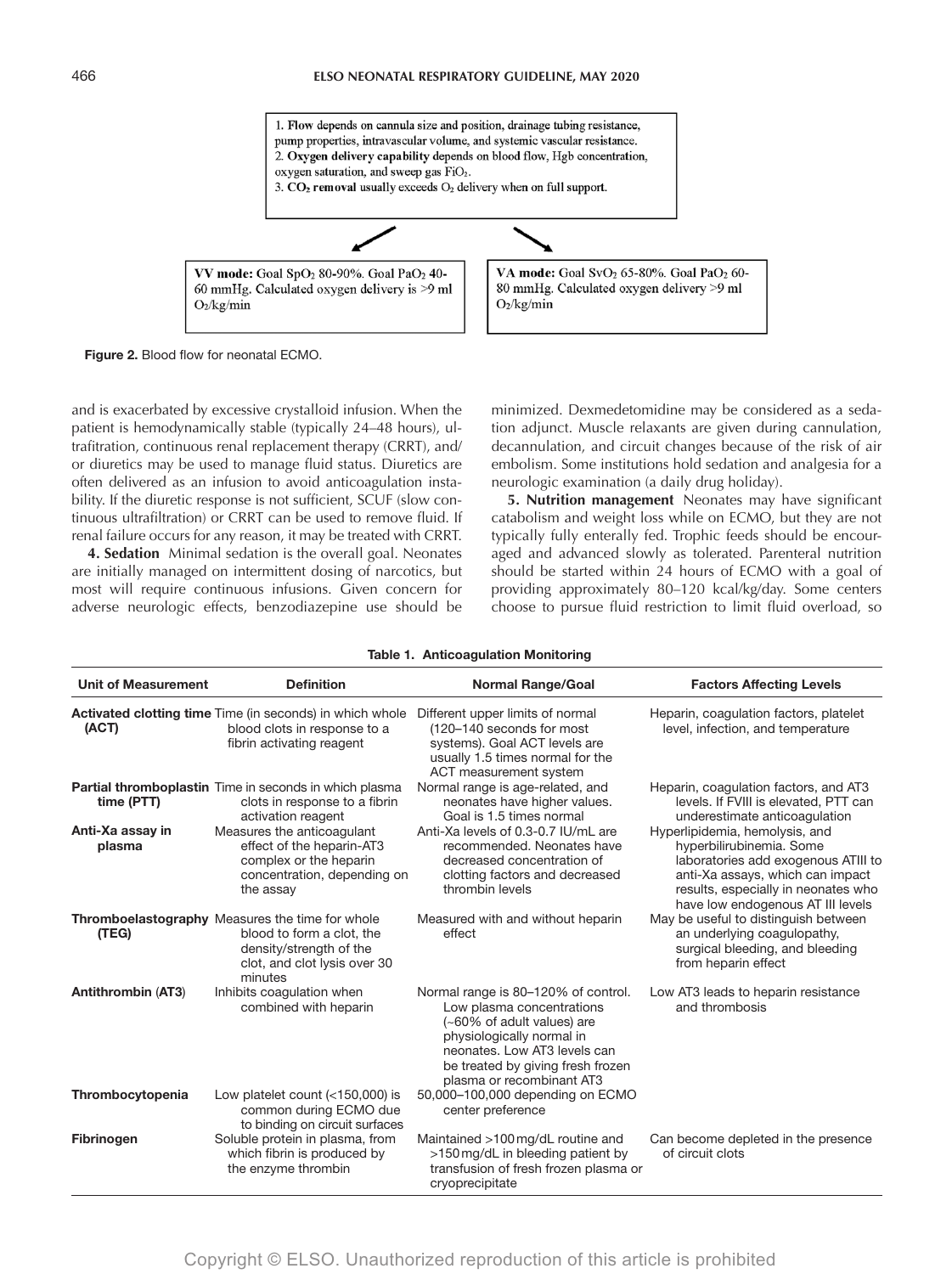# **ELSO Neonatal Respiratory Guideline, May 2020** 467



**Figure 3.** Ventilator management on ECMO.

calorie intake should be maximized in light of fluid restrictions. Alternatively, early initiation of CRRT to control fluid balance has been shown to improve protein delivery.<sup>6</sup> Some institutions run lipids through a peripheral intravenous line to avoid lipid precipitation and thrombosis in the circuit.

**6. Temperature** The desired blood temperature within an ECMO circuit matches the normal average body temperature (typically 37°C). This temperature is a set point on the water bath of the heat exchanger. If there is a concern for hypoxic ischemic encephalopathy (HIE) and there is a desire to maintain mild hypothermia (33–34°C) during the first 24–72 hours, it is possible to decrease the water bath temperature. Case series show an increased risk of intracranial hemorrhage (ICH) for HIE patients on ECMO, but available evidence suggests this is from the ischemic injury combined with heparinization and not clearly worsened by hypothermia.7 Thus, many centers perform standard of care cooling for these patients. However, there is no benefit in initiating cooling after starting ECMO support if the patient has not been cooled pre-ECMO in a setting where

HIE is a concern.<sup>8</sup> Hyperthermia (from fever or inflammation) may be masked due to the water bath set point. Therefore, it is advantageous to closely assess for infection using laboratory values (WBC, CBC shifts, acidosis, and blood cultures) to avoid hypermetabolism and recognize potential infection.

**7. Infection and antibiotics** There is no standard policy regarding prophylactic antibiotics or surveillance blood cultures during ECMO support. There is, however, no data to support prophylactic antibiotic use in neonatal ECMO, and antibiotics should be reserved for suspected or proven infection. Bacteremia during ECMO may be related to bacterial growth on a component of the circuit, but is usually related to another source in the patient. Unlike suspected "line sepsis" in the usual critically ill patient, it is often not possible to change ECMO cannulas. Changing the circuit should be considered if cultures remain positive while on antibiotics, although there are limited data on this practice.

**8. Procedures** Procedures on ECMO require special consideration for hemostasis in anticoagulated patients. The heparin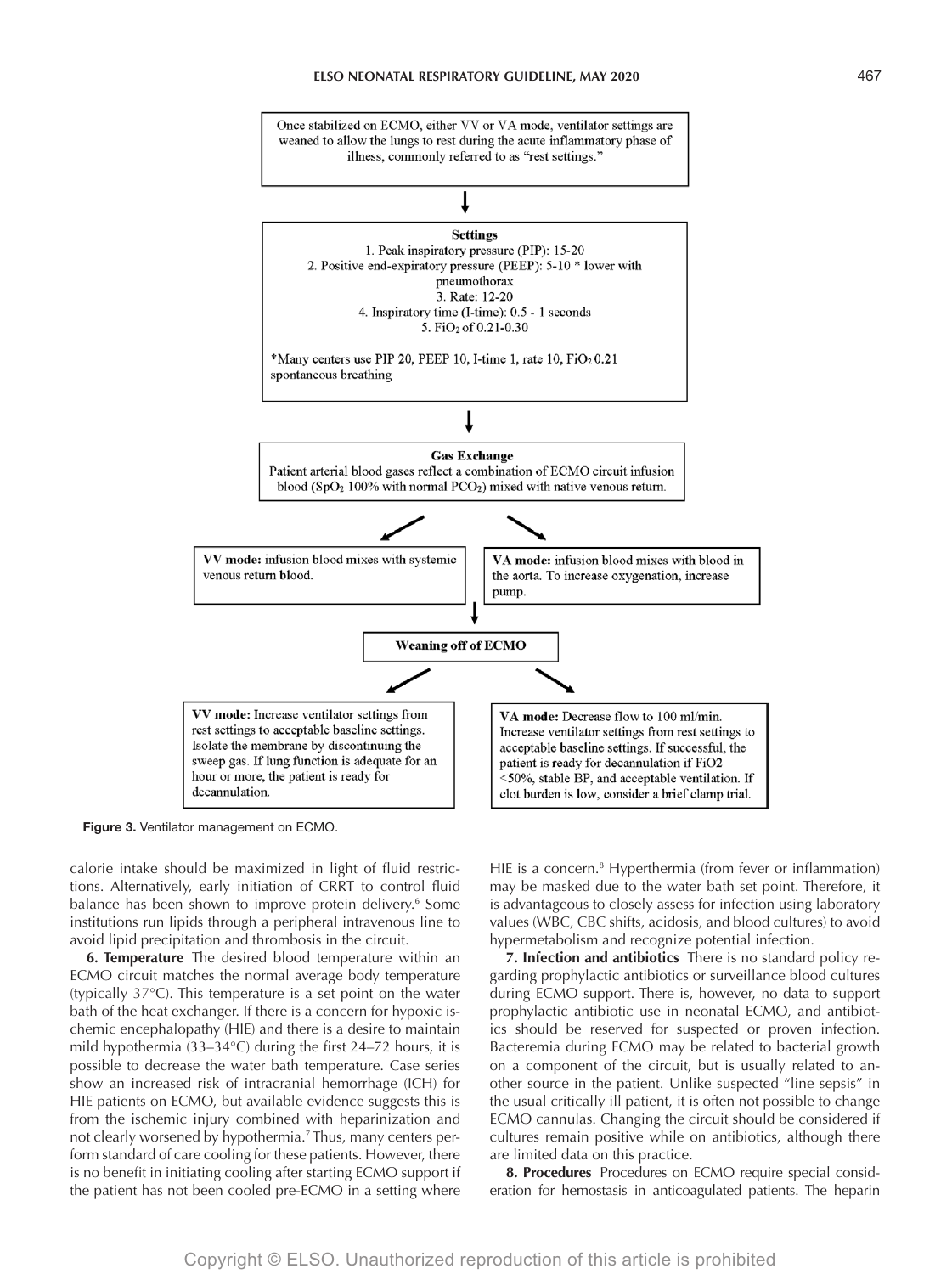infusion is often decreased, platelet levels are increased to >80– 100,000/mm3 , and fibrinogen to >150mg/dL. Surgical procedures on ECMO may also benefit from an antifibrinolytic therapy, that is, aminocaproic acid (amicar). Anticoagulation may be discontinued 1 hour before and during invasive procedures and restarted after the risk of rebleeding has decreased. If bleeding persists postprocedure despite decreased heparin and product replacement, it is reasonable to stop anticoagulation until the bleeding stops. This may stop the bleeding, but may also result in clotting in the circuit. Therefore, active surveillance of the circuit is important, particularly in neonatal circuits with relatively low flow.

**9. Neuroimaging Head ultrasound (HUS)** is an essential neuroimaging technique in neonates. A common HUS imaging protocol includes obtaining a baseline pre-ECMO ultrasound followed by a daily monitoring HUS for the first 3–5 days of cannulation, the period during which the incidence of ICH is highest.<sup>9,10</sup> HUS is then done at variable intervals for the duration of the ECMO run. Additional ultrasounds should be obtained based upon clinical indications, such as new onset seizures, sudden drop in hemoglobin, or other clinical concerns.

**Head computed tomography (HCT)** has been used for follow-up of abnormal ultrasounds for emergent evaluation that would impact immediate survival or continued ECMO candidacy. However, head CT is not sensitive or specific for gray and white matter injury.

**Magnetic resonance imaging (MRI)** is the gold standard for detection of intracranial injury and pathology, in particular stroke and white matter injury. MRI cannot logistically be performed on ECMO. However, MRI with contrast can be done after ECMO support or before discharge. Some centers report improved visualization of the white matter with 1mm cuts.

**10. Neuromonitoring Electroencephalogram (EEG or aEEG).** Critically ill infants are at high risk for seizures, and the majority of seizures tend to be electrographic only.11,12 The incidence of seizures for neonates on ECMO varies between 5% and 30%. Treating seizures is typically accomplished in a multidisciplinary approach using antiepileptics at the direction of the Neurology service. Please refer to the Neuromonitoring guideline for additional information.

# **IV. COMPLICATIONS OF NEONATAL ECMO (ELSO Red Book Ch 17)1**

Management of Common Complications (**Table 2**)

*A. Air in the Circuit Requires Immediate Response, Especially on VA ECMO*

- 1. Stop the blood pump and clamp the arterial (infusion) line.
- 2. If possible, restart blood flow through a bridge line to shunt the air to the venous portion of the circuit.
- 3. Examine the circuit for air and identify the source of air introduction.
- 4. Remove any residual air and repair or replace the source of the entrainment. Potential causes should be examined from the venous cannula and progress through the entire circuit, looking for loose tubing connections, stopcocks and/or air in infusion lines preoxygenator.
- 5. Much of this type of air intrusion is trapped by the oxygenator. Once visible air is extracted from the circuit, circulate

| Table 2. Complications of Neonatal ECMO                                                                                                                                                                                                                                       |                                                                                                                                                                                                                                                                                                                                                            |                                                                                                                                                                                                                                                                                                                                                                                            |  |  |  |
|-------------------------------------------------------------------------------------------------------------------------------------------------------------------------------------------------------------------------------------------------------------------------------|------------------------------------------------------------------------------------------------------------------------------------------------------------------------------------------------------------------------------------------------------------------------------------------------------------------------------------------------------------|--------------------------------------------------------------------------------------------------------------------------------------------------------------------------------------------------------------------------------------------------------------------------------------------------------------------------------------------------------------------------------------------|--|--|--|
| <b>Hemolysis</b>                                                                                                                                                                                                                                                              | <b>Bleeding</b>                                                                                                                                                                                                                                                                                                                                            | <b>Clotting</b>                                                                                                                                                                                                                                                                                                                                                                            |  |  |  |
| Hemolysis: free hemoglobin in the<br>blood plasma in concentrations<br>exceeding > 50 mg/dl (normal<br>$<$ 10 mg/dl).                                                                                                                                                         | Bleeding at the ECMO cannula site, surgical site<br>bleeding, and CNS hemorrhage rates have shown an<br>increased frequency since 2000.                                                                                                                                                                                                                    | <b>Clots</b> in the circuit (oxygenator, bridge,<br>bladder, hemofilter, or other) are<br>the most common mechanical<br>complications. More common with<br>respiratory than cardiac ECMO runs.                                                                                                                                                                                             |  |  |  |
| Suspect hemolysis if the urine is<br>dark and urinalysis shows large<br>blood, but no red cells.<br>Verify hemolysis with an elevated<br>plasma hemoglobin level.<br>There may also be increased<br>conjugated bilirubin, anemia,<br>and increased haptoglobin.               | Bleeding into the head or brain parenchyma is<br>the most serious ECMO complication. It can be<br>extensive and fatal. See management below.<br><b>Bleeding post chest tube placement is a common</b><br>complication even if all appropriate steps are<br>taken during tube placement. It may occur early or<br>after several days. See management below. | Detection requires careful visual<br>examination of the circuit using a<br>strong light source.<br>Clots are dark (red, brown, black) non-<br>moving areas seen on the circuit,<br>typically in areas of alterations in<br>flow (reservoir, oxygenator, and<br>connectors). Small preoxygenator clots<br>may not require intervention other than<br>continuing observation and monitoring. |  |  |  |
| Higher plasma hemoglobin can be<br>caused by negative pressure<br>generated by centrifugal pumps,<br>partial circuit or component<br>thrombosis, malocclusion of the<br>roller pump, high shear stresses<br>related to turbulent flow, and<br>chattering of the venous lines. | <b>Mucous membranes:</b> bleeding from the nasopharynx,<br>mouth, trachea, rectum, or bladder commonly<br>occurs with patient care. Patients should not<br>have rectal temperatures, rectal suppositories,<br>or receive intramuscular medications. Bladder<br>catheterizations should be avoided if possible.                                             | Light-colored thrombi (white, cream)<br>consisting of platelets and fibrin, are<br>often observed in areas of turbulent<br>flow such as at tubing/connector ends.<br>Typically, no intervention is required<br>unless a significant change is observed<br>in color, size, or mobility causing<br>concern for dislodgement.                                                                 |  |  |  |
| Hemolysis results in increased<br>free circulating hemoglobin<br>that causes nephrotoxicity,<br>increased vascular resistance,<br>increased thrombin generation,<br>platelet dysfunction, and clotting<br>disorders.                                                          | GI bleeding can occur from gastritis from sump<br>placement/local irritation. Acid suppression<br>medication is often adequate, although gastric<br>lavage with saline may be indicated to evaluate<br>for ongoing bleeding. Topical agents such as<br>Carafate and Mylanta should be avoided due to an<br>unacceptably high aluminum content.             | <b>Intervention</b> ranges from isolated<br>component changes vs. consideration to<br>change the entire circuit.                                                                                                                                                                                                                                                                           |  |  |  |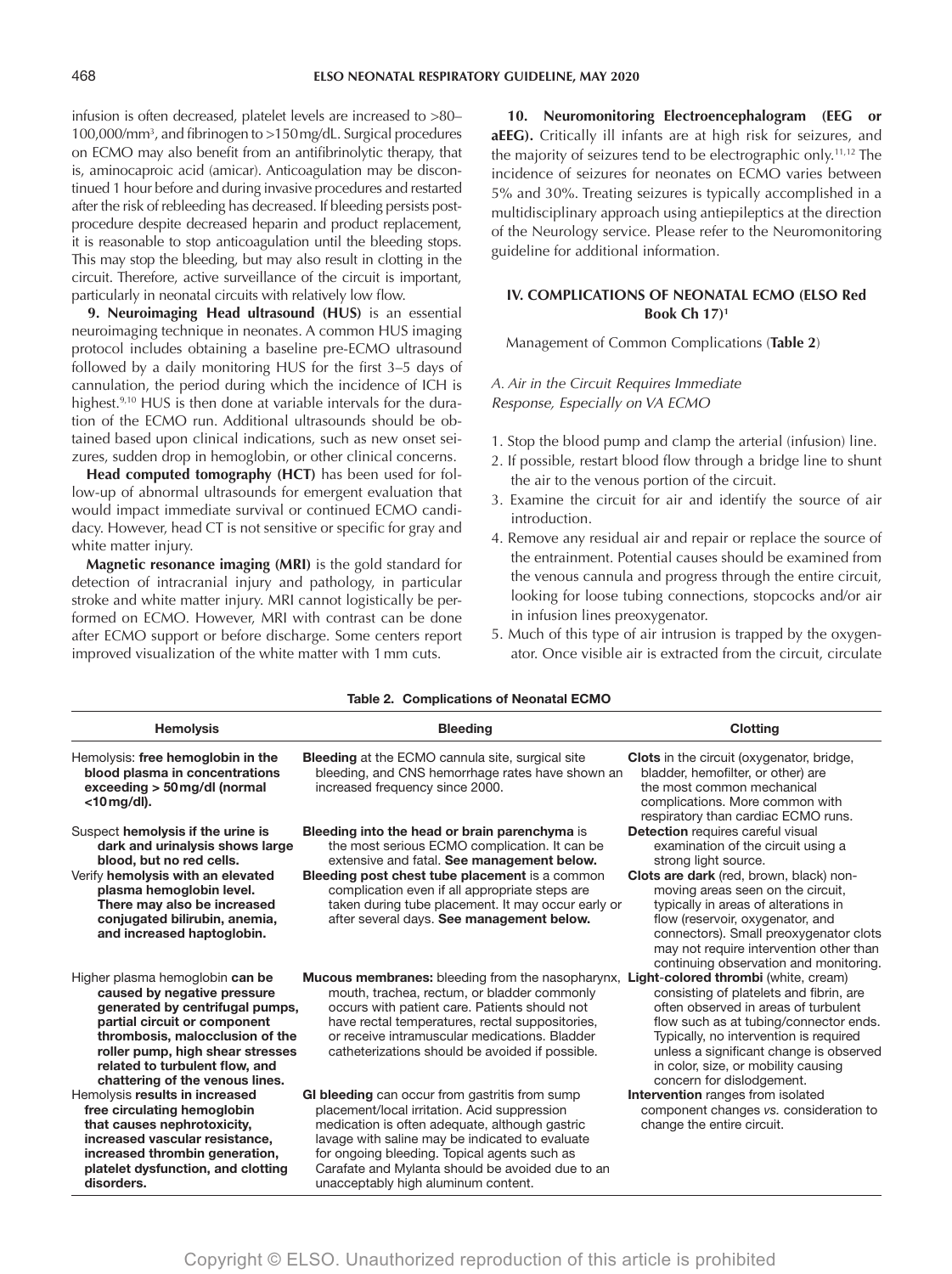| <b>Condition</b>                                                               | <b>Considerations</b>                                                                                                                                                                                                                                                                                                                                                                                                                                                                                                                                                                                                                                                                    | <b>ECMO Survival</b>                                                     |
|--------------------------------------------------------------------------------|------------------------------------------------------------------------------------------------------------------------------------------------------------------------------------------------------------------------------------------------------------------------------------------------------------------------------------------------------------------------------------------------------------------------------------------------------------------------------------------------------------------------------------------------------------------------------------------------------------------------------------------------------------------------------------------|--------------------------------------------------------------------------|
| <b>PPHN (Persistent</b><br>Pulmonary<br><b>Hypertension of the</b><br>Newborn) | PPHN may be secondary to MAS, sepsis, and pneumonia. In this setting, the<br>vasculature is vasoconstricted, but normally formed. In other cases, the lung<br>parenchyma may be normal or hypoplastic, with the pulmonary vasculature remodeled.<br>This can be seen in premature closure of the ductus, CDH, omphalocele and<br>gastroschisis, and exposure to certain maternal medications, <i>i.e.</i> , SSRIs, aspirin,<br>indomethacin. This can also be part of genetic syndromes, such as alveolar capillary<br>dysplasia, surfactant protein B or ABCA3 deficiency, and Fryns syndrome. It is<br>common to see severe hypoxemia in the setting of relatively normal ventilation. | 73%14                                                                    |
| <b>Meconium aspiration</b><br>(MAS)                                            | Meconium can reduce the antibacterial activity of the amniotic fluid and increase<br>the risk of perinatal infection. Aspiration can also induce hypoxia secondary to<br>airway obstruction, surfactant dysfunction, chemical pneumonitis, and pulmonary<br>hypertension. VV ECMO is most commonly used.                                                                                                                                                                                                                                                                                                                                                                                 | 92%14                                                                    |
| Neonatal sepsis/<br>pneumonia<br><b>Cardiac Diagnoses</b>                      | The most common organisms are group B beta hemolytic streptococcus (GBS) or<br>gram-negative organisms.<br>Congenital heart disease, myocarditis, cardiomyopathy, intractable arrhythmias<br>with hemodynamic compromise, pulmonary hypertension, and unique ventricular<br>circulation can all be indications for neonatal ECMO. Cardiac diagnoses discussed<br>in a separate guideline.                                                                                                                                                                                                                                                                                                | 45% sepsis, 60%<br>pneumonia <sup>14</sup><br>35-45% <sup>24</sup>       |
| <b>Hypoxic ischemic</b><br>encephalopathy<br>(HIE)                             | PPHN associated with Patients with HIE are at risk for abnormal pulmonary vasorelaxation and pulmonary<br>hypertension. Whole body cooling (WBC) is standard of care for these infants, but the<br>effect of cooling in patients with HIE who also require ECMO is not definitively known.                                                                                                                                                                                                                                                                                                                                                                                               | 80%20                                                                    |
| Prematurity                                                                    | Premature infants are at increased risk of ECMO related morbidity and mortality.<br>Historically, <34 weeks gestational age was a contraindication to ECMO. However,<br>newer studies have shown that although the rates of survival and cerebral infarction<br>are worse at 29–33 weeks gestational age, the differences are modest and clinically<br>acceptable. <sup>16,17</sup>                                                                                                                                                                                                                                                                                                      | ~16,17                                                                   |
| <b>Trisomy 21</b>                                                              | Neonates with trisomy 21 (T21) deserve special mention, as they are over-represented<br>in cases of severe pulmonary hypertension and the need for ECMO. 2.3%<br>of neonates with T21 admitted to children's hospitals receive ECMO, and this is<br>especially common in those with concomitant cardiac diagnoses. <sup>18</sup>                                                                                                                                                                                                                                                                                                                                                         | 50-66%18,21                                                              |
| Congenital<br>diaphragmatic<br>hernia (CDH)                                    | Infants born with CDH often have life threatening cardiorespiratory failure in the first<br>weeks of life and account for the most common indication for neonatal ECMO<br>utilization. Survival may improve with cardiopulmonary support as pulmonary vascular<br>reactivity and pulmonary hypertension will often improve over the first few weeks of life.<br>Clinical management is complex and presents unique challenges including approach<br>and timing of surgical repair and management of pulmonary hypertension in the<br>presence of persistent fetal shunts. Refer to the CDH guidelines for further information.                                                           | ~14                                                                      |
| Gastrointestinal<br><b>Diagnoses</b><br><b>Renal Disease</b>                   | Patients with omphalocele and gastroschisis can develop PPHN related to lung<br>hypoplasia.<br><b>Urinary obstruction</b> (e.g., posterior urethral valves), renal dysplasia, and vesicoureteral<br>reflux                                                                                                                                                                                                                                                                                                                                                                                                                                                                               | 51% gastroschisis,<br>18% omphalocele <sup>19</sup><br>42% <sup>22</sup> |
| <b>ECPR</b>                                                                    | Extracorporeal cardiopulmonary resuscitation (ECPR) is the initiation of ECMO, including<br>cannula placement, during ongoing CPR, so that the ECMO flow itself becomes part<br>of the resuscitation. By necessity, patients are placed on VA ECMO. More common<br>in cardiac patients.                                                                                                                                                                                                                                                                                                                                                                                                  | 40-50%14                                                                 |
| <b>EXIT to ECMO</b>                                                            | EXIT (ex utero intrapartum treatment) may be performed for prenatally diagnosed<br>cases of pulmonary hypoplasia (CDH, thoracic masses) with immediate placement of<br>cannulae and initiation of ECMO support before the cord is clamped and the infant is<br>separated from placental bypass. The conceptual advantage is avoidance of clinical<br>instability, hypoxia, and acidosis that occur and may worsen pulmonary hypertension.                                                                                                                                                                                                                                                | $~10^{64}$ % <sup>23</sup>                                               |

flow through the bridge, examine the circuit reaccumulation, and resume support when corrected.

#### *B. Bleeding into the Head or Brain Parenchyma*

- 1. **Stable neonates**: Head ultrasounds (HUS) should be performed every 24 hours for at least the first 3–5 days and then per institution protocol.
- 2. **HUS shows bleed**: CT scan may provide additional information on severity and progression of hemorrhage.
- 3. **For a small bleed**: coagulation status will need to be optimized and HUS repeated frequently to detect any extension.
- 4. **For extending bleeds or bleeds that are moderate:** measures to optimize cardiorespiratory support should be undertaken to allow the patient to be weaned from ECMO.

5. **For severe intraparenchymal hemorrhage**: withdrawal of ECLS may be indicated.

# *C. Bleeding Post Chest Tube Placement*

- 1. Accumulated blood should be evacuated by a posterior tube, as evacuation quantifies the rate of bleeding and decreases the risk of a hemothorax and later clot.
- 2. A CT scan may be indicated to determine if the tube is in the lung parenchyma. If it is, then the tube should be removed, but thoracotomy will probably be needed to control the bleeding and air leak.
- 3. If less invasive measures do not stop the bleeding, thoracotomy is indicated to find and control the source.